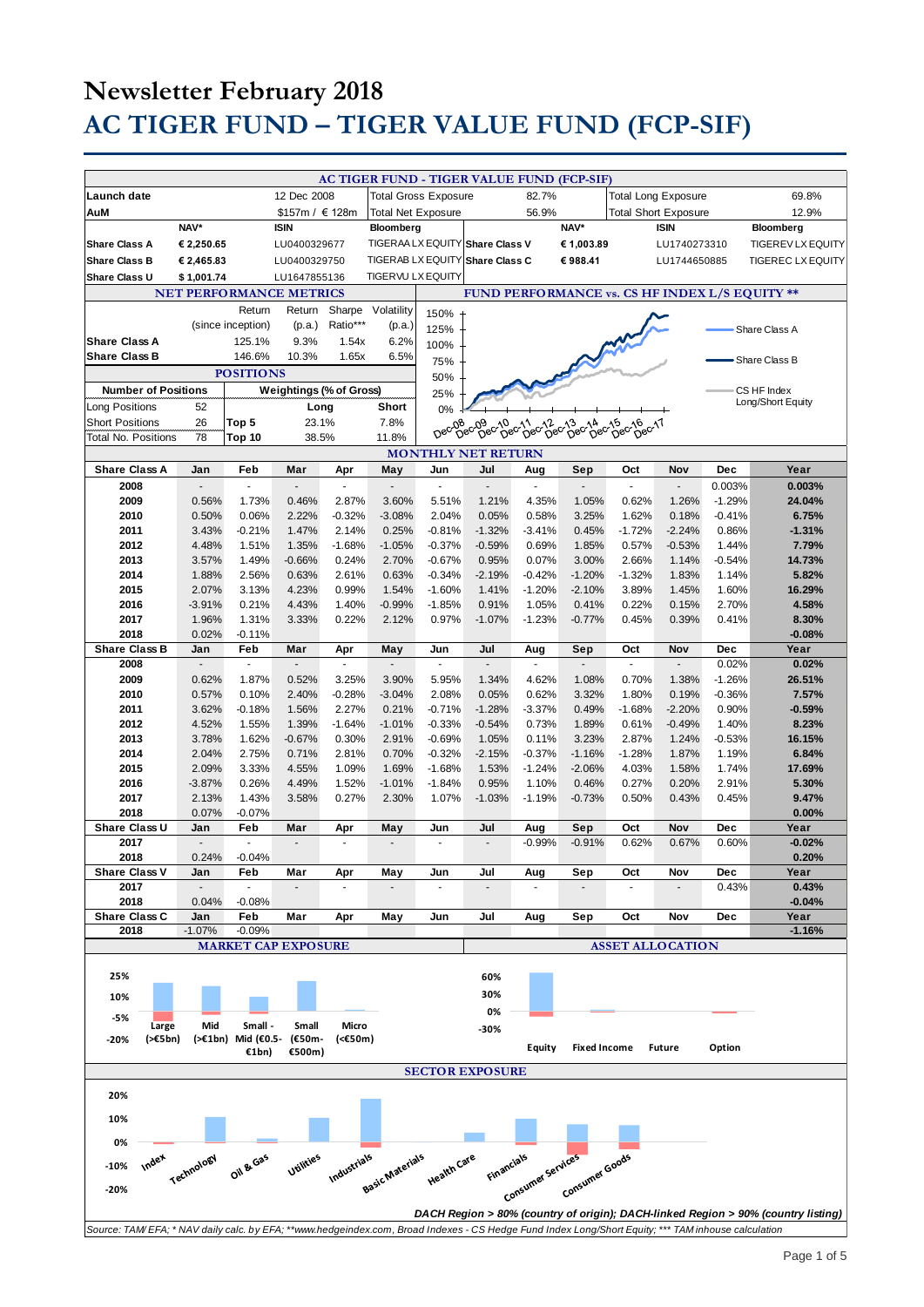## **Tiger Value Fund – February 2018**

#### **O Returns: -0.11% (class A)/-0.07% (class B)/-0.04% (class U)**

In February, the Tiger Value Fund ("TVF") had a net return of -0.11% for share class A and -0.07% for share class B, making a cumulative net return of -0.08%/0.00% for share class A and B for the year to date and +125.1%/+146.6% since inception (share class A/B). Our FX hedged USD share class U had a net return of -0.04% in February, making a positive cumulative net return of +0.20% for the year to date.

### **O Commentary: Tiger Value Fund roughly flat in down markets**

While the DAX lost -5.7% and Stoxx Europe 600 declined -3.8%, the Tiger Value Fund only suffered a very minor loss of around -0.1% in February as we had reduced our net adjusted equity exposure already in January to around 30%. However, we ended February with a relatively high net adjusted equity exposure of 54% (excl. fixed income linked positions) as we booked profits on short positions during the sell-off and added a few new long positions. As equity markets started quite weak in March we took immediate action and reduced our net adjusted exposure to around 45% as of 1<sup>st</sup> March. In addition our high cash position gives us another cushion in a market correction and our relatively low gross exposure of around 83% is giving us a lot of flexibility to profit from the current volatile market environment.

On our long book the top three long attributers were Dialog Semiconductors (+39bp), Zeal Network (+29bp) and Innogy (+20bp). While Dialog and Zeal Network shares profited from good results and outlook, Innogy recovered due to renewed takeover and break-up speculation. On the negative side our performance was burdened by Ferratum (-30bp), Strabag (-27bp) and PNE Wind (-16bp). The main reason for the setback in these positions was rather the overall market correction than any negative newsflow. Actually our detractors had positive newsflows in January and February with initial positive share price reactions.

Our single short book (incl. single put options) added +59bp and our DAX option hedges added another +29bp. We have various attractive long and short ideas and continue to discover new catalyst longs and shorts were we expect good entry points in the current volatile market environment.

### **O Outlook: "That escalated quickly"**

To quote Ron Burgundy from the US cult classic movie "Anchorman" - "boy, that escalated quickly". After months of minimal daily market moves, volatility came back with a bang in February. It was the worst monthly performance for European equities since the Brexit sell off in June 2016. As the volatility and market moves have increased in the last 2 months our net exposure is likely to fluctuate quite sharply between 20% to 60% in coming months as we try to profit from this increased volatility.

While corporate results for Q4 have generally been quite solid, leading indicators in Europe have moderated with the Markit Eurozone PMI Composite Output Index declining to 57.5 from a high of 58.8 in January (12 year high). Also the German IFO moderated in February to 115.4 from an all-timehigh of 117.6 in November 2017. As we have mentioned before, we believe the European economy has peaked and economic growth should moderate in coming quarters affected by a less accommodative ECB and a stronger Euro.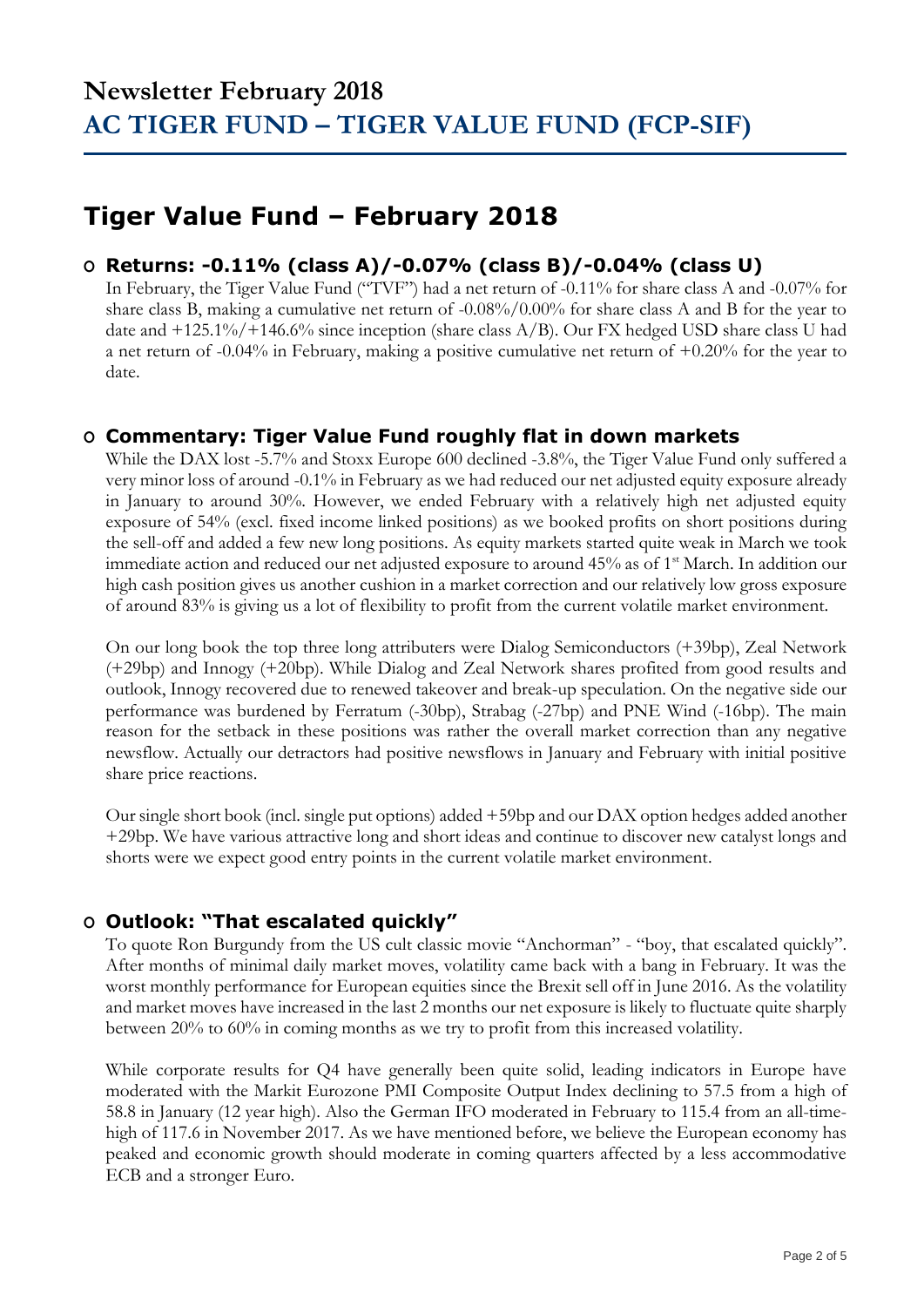Nothing has changed in our market outlook for 2018. We aim to stay alert and agile for opportunities to profit from the increased market volatility. So far we have avoided losses from the higher volatility but we have yet to fully profit from it. Nevertheless, we are confident that our investment strategy will work very well in this environment.

### *The Tiger Value Fund Desk, 3rd March 2018*

**Matthias Rutsch Marc Schädler Peter Irblad**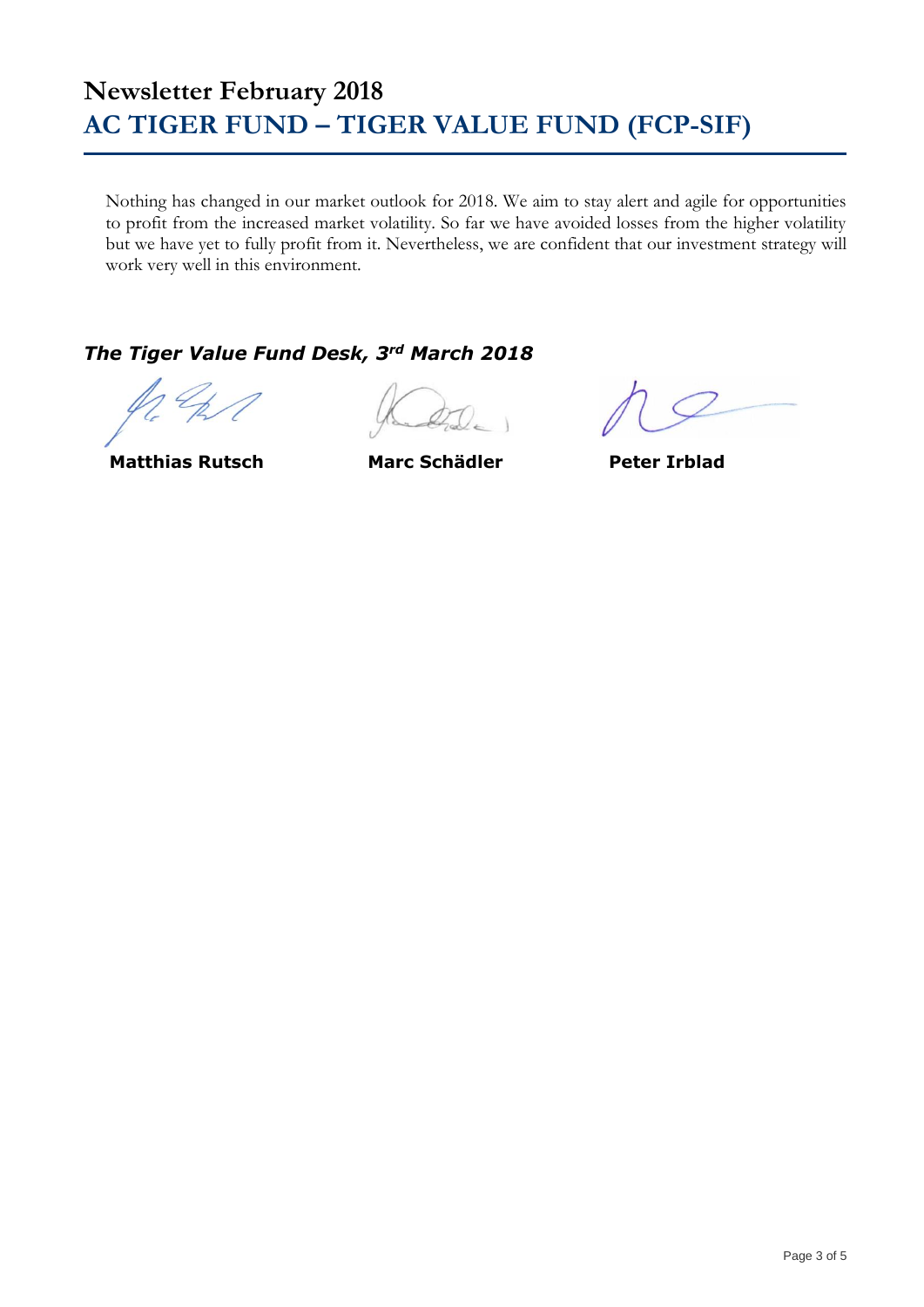#### **Objectives**

The objective is to identify undervalued companies with external catalysts and/or initiate pro-active measures to create shareholder value. The fund aims for a 5 year return of 10-15% p.a. with strong focus on capital preservation.

#### **Investment Strategy**

The Investment Advisor is a specialized fundamental European long/short equity investment manager. The investment philosophy is based on seeking out undervalued value creating companies where we see upcoming catalysts and/or value creation measures that could improve the intrinsic value of the company and drive shareholder returns. At the same time we seek to profit from identifying overvalued value destroying companies where the intrinsic value is continuously being eroded. For each position we perform a detailed analysis including a 360 degree research process and 10 point scoring system (further details are available in our DDQ of investor presentation). The managers foresee a direct dialog with the company as well as with other shareholders to support management to initiate value creating measures. Their partner network i.e. other shareholders, consultants, sector experts, media etc. will help to impact positive change.

The fund intends to engage in 20-40 long investments (excl. residual positions, options and fixed income) with a target net long exposure of around 20-50%. The geographic focus is likely to be Germany, Switzerland and Austria.

| <b>Fund Information</b>  |                             | <b>Fee Structure and Risk Management</b> |                        |
|--------------------------|-----------------------------|------------------------------------------|------------------------|
| Currency                 | <b>EUR</b>                  | Admin/Custodian Fee                      | Up to 0.49%            |
| Legal Entity             | <b>FCP-SIF</b>              | Advisory (Mgmt) Fee                      |                        |
| <b>Fund Domicile</b>     | Luxembourg                  | Share Class A/U                          | 2.00%                  |
| <b>Fund Structure</b>    | Open-ended multi-class      | Share Class B                            | 1.50%                  |
|                          |                             | Share Class C/V**                        | 1.75%                  |
| Style mandate            | Long/Short and Active Value | Performance Fee                          |                        |
| Investment Minimum       |                             | Share Class A/U                          | 20%                    |
| Share Class A/U          | € 125,000 / US-\$ 125,000   | Share Class B/C/V                        | 15%                    |
| Share Class B/C/V        | € 5,000,000                 | Hurdle Rate                              | None                   |
| Sub. Frequency           | Monthly                     | High Water Mark                          | Yes                    |
| Red. Frequency           | Monthly                     | Eligible Investors                       | See Issue Document     |
| <b>Redemption Notice</b> |                             | Leverage                                 | Maximum 200% of NAV    |
| Share Class A/U          | 5 business days*            | Fund Benchmark                           | CS HF Index L/S Equity |
| Share Class B            | 6 months                    |                                          |                        |
| Share Class C/V          | 1 month                     | Yearly Dividend                          | Share Class V          |

\*) The redemption notice has to be send to the Administrator five business days prior to month end (cut-off 5pm). Therefore the redemption term is monthly with a notice period of 5 days. Please see the offering document for further information. \*\*) max. 1.75%

Investors: Sales documents may not be forwarded to investors other than those who meet the 'experienced investor' requirements under the Law of 2007.

#### **Fund Advisor Details and Service Providers**

| <b>Management Company</b>     | Alceda Fund Management SA       |
|-------------------------------|---------------------------------|
| <b>Investment Advisor</b>     | Tiger Asset Management GmbH     |
| <b>Swiss Representative</b>   | <b>ACOLIN Fund Services AG</b>  |
| <b>Prime Broker/Custodian</b> | SEB AB / SEB SA                 |
| <b>Administrator</b>          | European Fund Administration SA |
| <b>Auditor</b>                | PriceWaterhouseCoopers          |